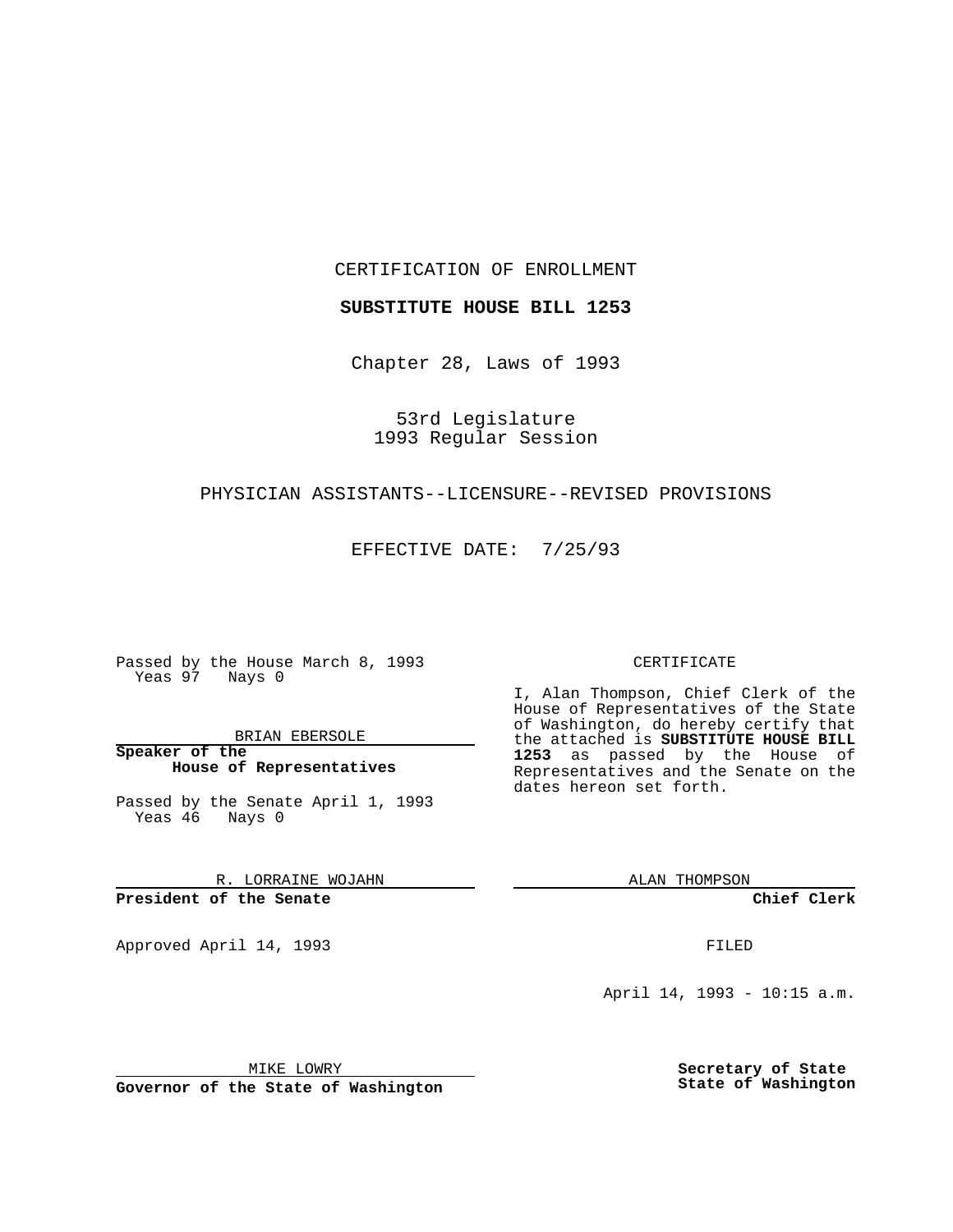## **SUBSTITUTE HOUSE BILL 1253** \_\_\_\_\_\_\_\_\_\_\_\_\_\_\_\_\_\_\_\_\_\_\_\_\_\_\_\_\_\_\_\_\_\_\_\_\_\_\_\_\_\_\_\_\_\_\_

\_\_\_\_\_\_\_\_\_\_\_\_\_\_\_\_\_\_\_\_\_\_\_\_\_\_\_\_\_\_\_\_\_\_\_\_\_\_\_\_\_\_\_\_\_\_\_

Passed Legislature - 1993 Regular Session

## **State of Washington 53rd Legislature 1993 Regular Session**

**By** House Committee on Health Care (originally sponsored by Representatives Dellwo, Morris, Dyer and Wood; by request of Department of Health)

Read first time 02/17/93.

1 AN ACT Relating to licensure of physician assistants; and amending 2 RCW 18.57A.020, 18.57A.030, 18.57A.040, 18.57A.050, 18.71A.020, 3 18.71A.030, 18.71A.040, and 18.71A.050.

4 BE IT ENACTED BY THE LEGISLATURE OF THE STATE OF WASHINGTON:

5 **Sec. 1.** RCW 18.57A.020 and 1992 c 28 s 1 are each amended to read 6 as follows:

7 (1) The board shall adopt rules ((and regulations)) fixing the 8 qualifications and the educational and training requirements for 9 ((persons who may be employed)) licensure as an osteopathic 10 physician( $(\frac{1}{s})$ ) assistant( $(s)$ ) or ( $(\frac{1}{s})$ ) for those enrolled in 11 any ((physician's)) physician assistant training program. The 12 requirements shall include completion of an accredited physician 13 assistant training program approved by the board and eligibility to 14 take an examination approved by the board, providing such examination 15 tests subjects substantially equivalent to the curriculum of an 16 accredited physician assistant training program.

17 (2)(a) The board shall(( $\frac{1}{r}$  in addition,)) adopt rules ((and 18 regulations)) governing the extent to which: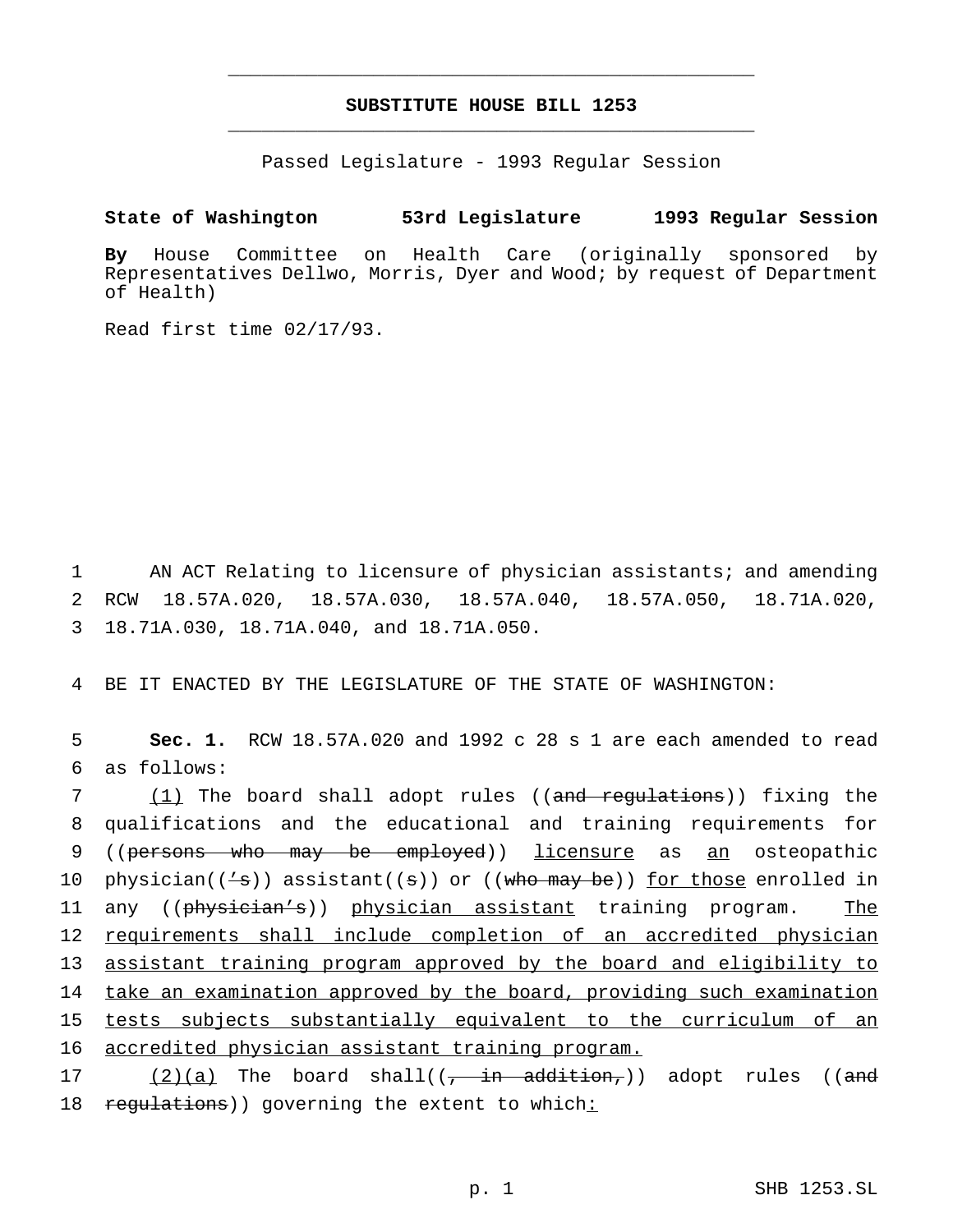(i) Physician(('s)) assistant((s)) students may practice medicine 2 during training; and

 (ii) Physician assistants may practice after successful completion of a training course.

5 (b) Such ((regulations)) rules shall provide:

6 ( $(\frac{1}{2})$ ) (i) That the practice of an osteopathic physician( $(\frac{1}{8})$ ) assistant shall be limited to the performance of those services for 8 which he or she is trained; and

 $((+2+))$  (ii) That each osteopathic physician( $(+s)$ ) assistant shall 10 practice osteopathic medicine only under the supervision and control of an osteopathic physician licensed in this state, but such supervision and control shall not be construed to necessarily require the personal 13 presence of the supervising physicians at the place where services are rendered. The board may authorize the use of alternative supervisors who are licensed either under chapter 18.57 or 18.71 RCW.

 (3) Applicants for licensure shall file an application with the 17 board on a form prepared by the secretary with the approval of the board, detailing the education, training, and experience of the 19 physician assistant and such other information as the board may require. The application shall be accompanied by a fee determined by 21 the secretary as provided in RCW 43.70.250. Each applicant shall 22 furnish proof satisfactory to the board of the following:

 (a) That the applicant has completed an accredited physician assistant program approved by the board and is eligible to take the 25 examination approved by the board;

26 (b) That the applicant is of good moral character; and

 (c) That the applicant is physically and mentally capable of practicing osteopathic medicine as an osteopathic physician assistant 29 with reasonable skill and safety. The board may require any applicant to submit to such examination or examinations as it deems necessary to determine an applicant's physical and/or mental capability to safely practice as an osteopathic physician assistant.

 (4) The board may approve, deny, or take other disciplinary action 34 upon the application for a license as provided in the uniform disciplinary act, chapter 18.130 RCW. The license shall be renewed on a periodic basis as determined by the secretary under RCW 43.70.280, upon payment of a fee determined by the secretary as provided in RCW 43.70.250 and submission of a completed renewal application, in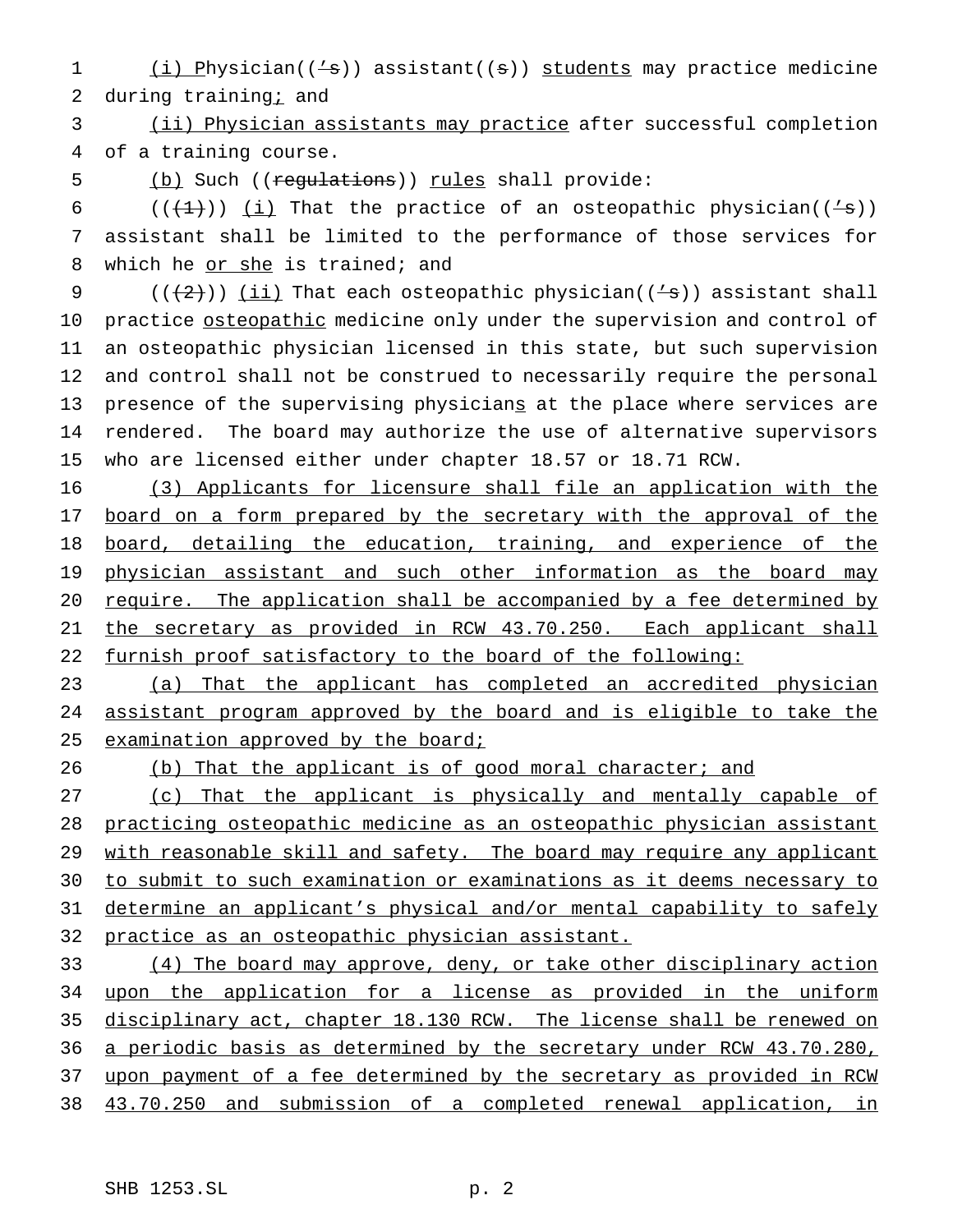1 addition to any late renewal penalty fees as determined by the

2 secretary as provided in RCW 43.70.250.

3 **Sec. 2.** RCW 18.57A.030 and 1986 c 259 s 95 are each amended to 4 read as follows:

5 An osteopathic physician( $(\frac{1}{s})$ ) assistant as defined in this chapter 6 may practice osteopathic medicine in this state only ((after 7 authorization)) with the approval of the practice arrangement plan by 8 the board and only to the extent permitted by the board. An 9 osteopathic physician assistant who has received a license but who has 10 not received board approval of the practice arrangement plan under RCW 11 18.57A.040 may not practice. An osteopathic physician(('s)) assistant 12 shall be subject to discipline by the board under the provisions of 13 chapter 18.130 RCW.

14 **Sec. 3.** RCW 18.57A.040 and 1991 c 3 s 152 are each amended to read 15 as follows:

16 (1) No osteopathic physician assistant practicing in this state 17 shall ((utilize the services of an osteopathic physician's assistant)) 18 be employed or supervised by an osteopathic physician or physician 19 group without the approval of the board.

20 ((Any)) (2) Prior to commencing practice, an osteopathic physician 21 assistant licensed in this state ((may)) shall apply to the board for 22 permission to ((use the services of an osteopathic physician's 23 assistant)) be employed or supervised by an osteopathic physician or 24 physician group. The ((application)) practice arrangement plan shall 25 be ((accompanied by a fee determined by the secretary as provided in 26 RCW 43.70.250,)) jointly submitted by the osteopathic physician or 27 physician group and osteopathic physician assistant. The secretary may 28 charge a fee as provided in RCW 43.70.250 to recover the cost for the 29 plan review. The practice arrangement plan shall ((detail)) delineate 30 the manner and extent to which the physician( $(\frac{1}{s})$ ) assistant would ((be 31 used)) practice and be supervised((, shall detail the education, 32 training, and experience of the osteopathic physician's assistant and 33 shall provide such other information in such form as the board may 34 require.

35 The board may approve or reject such applications. In addition, 36 the board may modify the proposed utilization of the osteopathic 37 physician's assistant, and approve the application as modified. No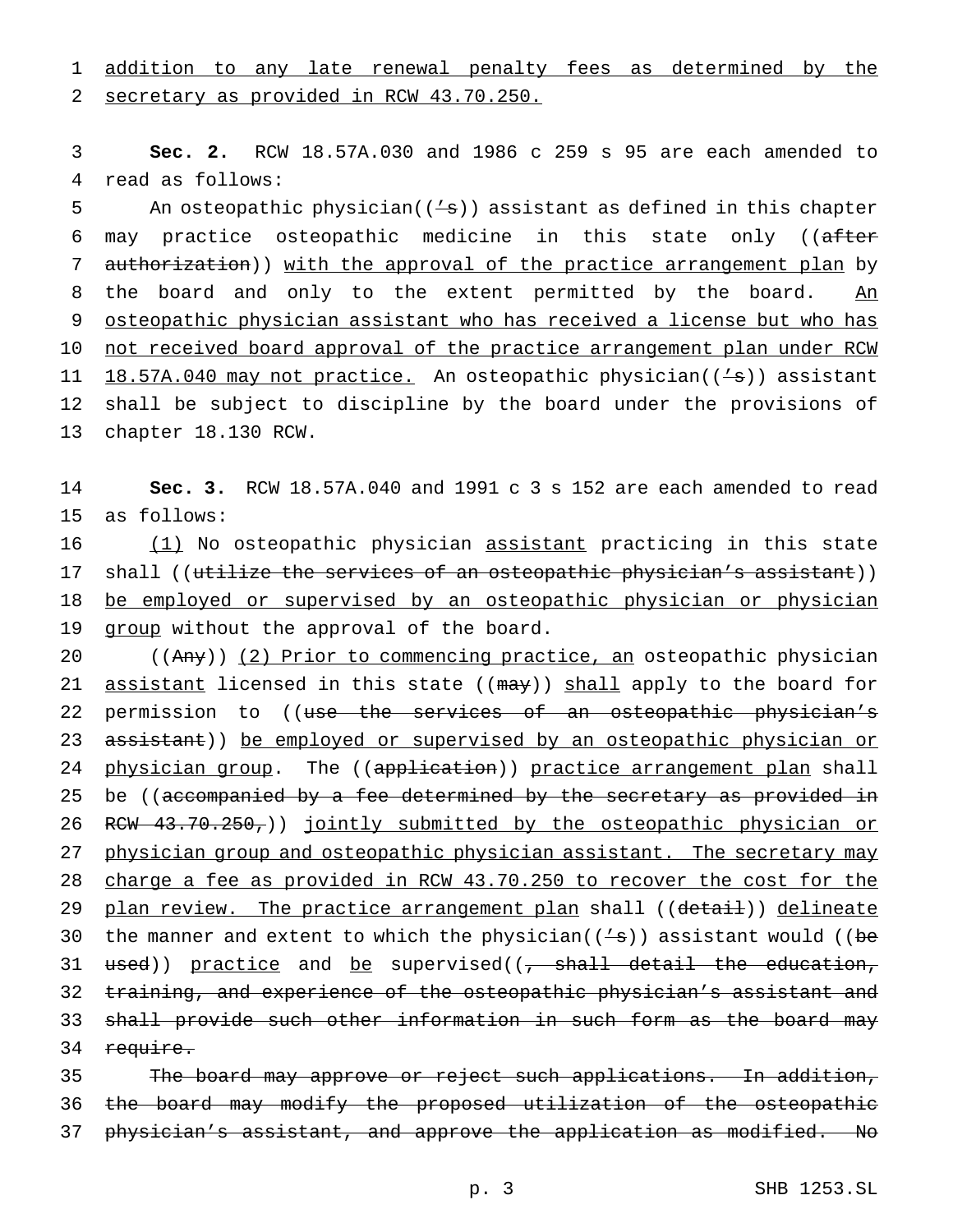1 such approval shall extend for more than one year, but approval once 2 granted may be renewed annually upon payment of a fee determined by the 3 secretary as provided in RCW 43.70.250)). Whenever ((it appears to the 4 board that)) an osteopathic physician(('s)) assistant is ((being 5 utilized)) practicing in a manner inconsistent with the ((approval 6 granted)) approved practice arrangement plan, the board may ((withdraw 7 such approval. In the event a hearing is requested upon the rejection 8 of an application, or upon the withdrawal of an approval, a hearing 9 shall be conducted in accordance with chapter 34.05 RCW)) take 10 disciplinary action under chapter 18.130 RCW.

11 **Sec. 4.** RCW 18.57A.050 and 1986 c 259 s 97 are each amended to 12 read as follows:

13 No osteopathic physician who ((uses the services of an)) supervises 14 a licensed osteopathic physician( $(4s)$ ) assistant in accordance with and 15 within the terms of any permission granted by the board shall be 16 considered as aiding and abetting an unlicensed person to practice 17 osteopathic medicine within the meaning of RCW ((18.57.080)) 18.57.001: 18 PROVIDED, HOWEVER, That ((any)) the supervising osteopathic physician 19 and the osteopathic physician assistant shall retain professional and 20 personal responsibility for any act which constitutes the practice of 21 osteopathic medicine as defined in RCW  $((18.57.130))$   $18.57.001$  when 22 performed by ((a physician's)) the physician assistant ((in his 23  $emptoy)$ .

24 **Sec. 5.** RCW 18.71A.020 and 1992 c 28 s 2 are each amended to read 25 as follows:

 (1) The board shall adopt rules fixing the qualifications and the 27 educational and training requirements for ((persons who may be employed  $as)$ ) licensure as a physician assistant((s)) or ((who may be)) for 29 those enrolled in any physician assistant training program. The requirements shall include completion of an accredited physician assistant training program approved by the board and eligibility to take an examination approved by the board, provided such examination tests subjects substantially equivalent to the curriculum of an accredited physician assistant training program. Physician assistants 35 licensed by the board  $(( $\theta n$ ))$  as of June 7, 1990, shall continue to be licensed.

37 (2)(a) The board shall adopt rules governing the extent to which:

SHB 1253.SL p. 4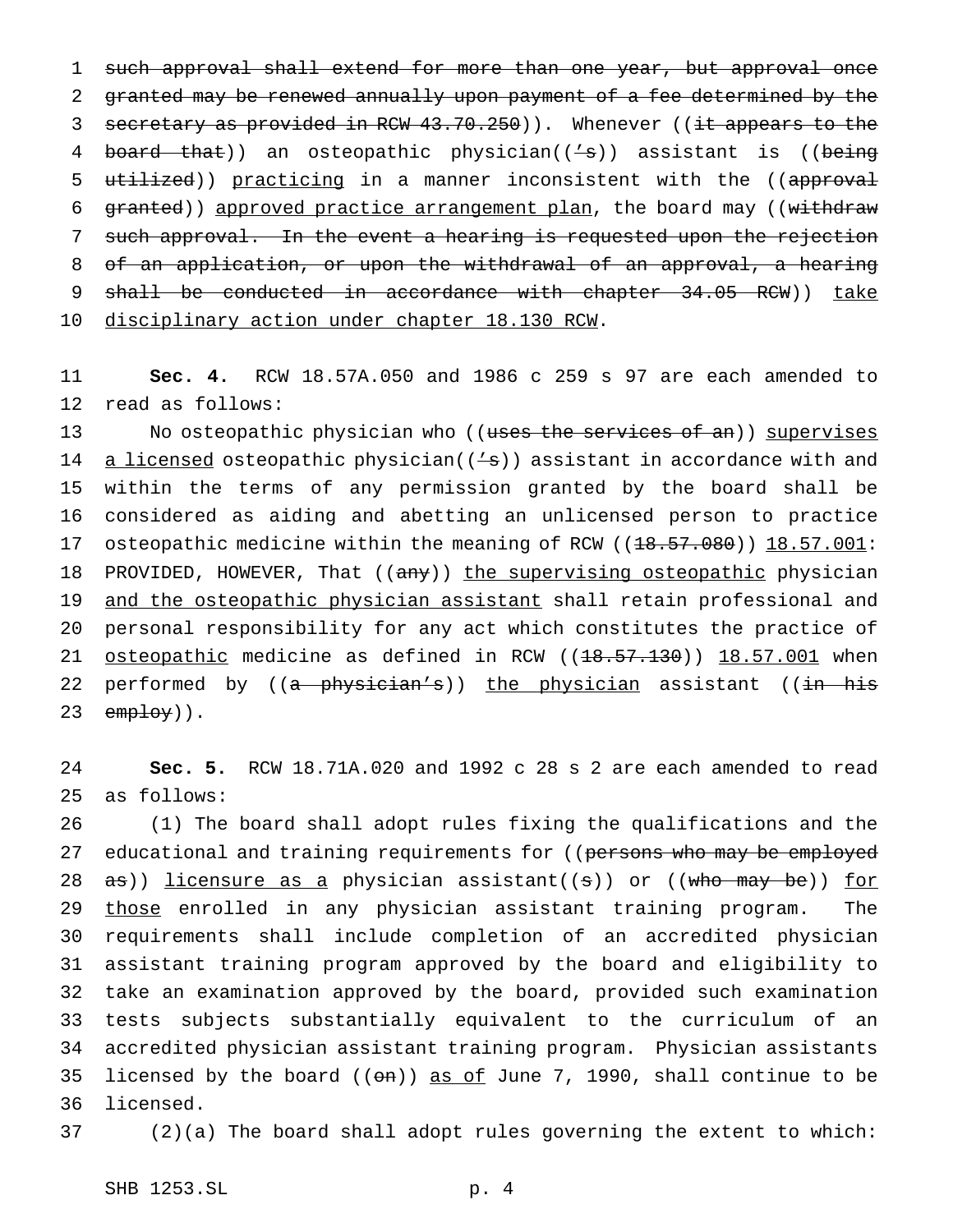(i) Physician assistant students may practice medicine during training; and

 (ii) Physician assistants may practice after successful completion of a physician assistant training course.

(b) Such rules shall provide:

 (i) That the practice of a physician assistant shall be limited to the performance of those services for which he or she is trained; and (ii) That each physician assistant shall practice medicine only under the supervision and control of a physician licensed in this state, but such supervision and control shall not be construed to necessarily require the personal presence of the supervising physician 12 or physicians at the place where services are rendered.

 (3) Applicants for licensure shall file an application with the 14 board on a form prepared by the secretary with the approval of the 15 board, detailing the education, training, and experience of the physician assistant and such other information as the board may 17 require. The application shall be accompanied by a fee determined by the secretary as provided in RCW 43.70.250. Each applicant shall 19 furnish proof satisfactory to the board of the following:

 (a) That the applicant has completed an accredited physician assistant program approved by the board and is eligible to take the 22 examination approved by the board;

23 (b) That the applicant is of good moral character; and

24 (c) That the applicant is physically and mentally capable of practicing medicine as a physician assistant with reasonable skill and 26 safety. The board may require an applicant to submit to such examination or examinations as it deems necessary to determine an applicant's physical or mental capability, or both, to safely practice as a physician assistant.

 (4) The board may approve, deny, or take other disciplinary action 31 upon the application for license as provided in the uniform disciplinary act, chapter 18.130 RCW. The license shall be renewed on 33 a periodic basis as determined by the secretary under RCW 43.70.280, upon payment of a fee determined by the secretary as provided in RCW 43.70.250, and submission of a completed renewal application, in 36 addition to any late renewal penalty fees as determined by the 37 secretary as provided in RCW 43.70.250. The board may authorize the use of alternative supervisors who are licensed either under chapter 18.57 or 18.71 RCW.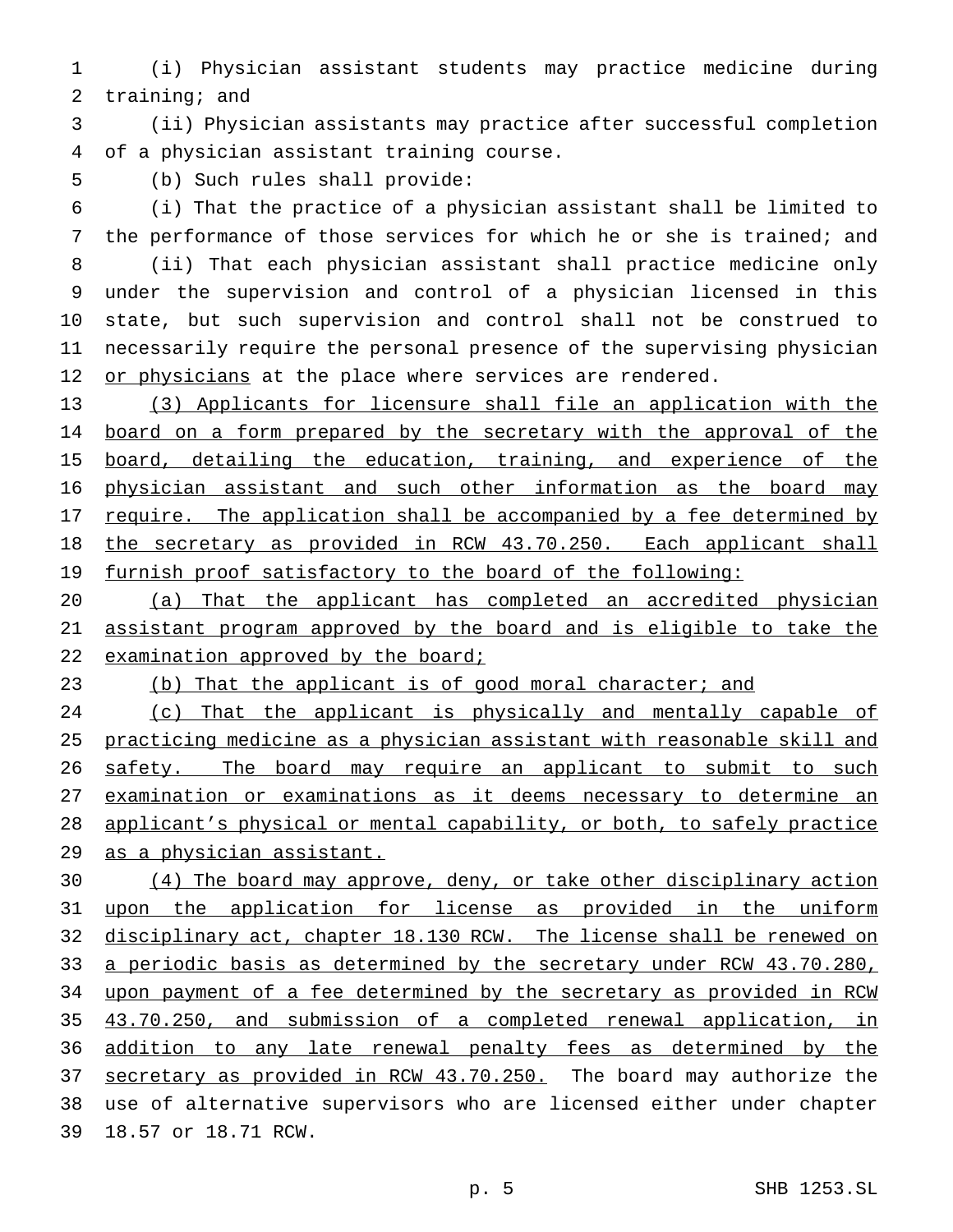1 **Sec. 6.** RCW 18.71A.030 and 1990 c 196 s 3 are each amended to read 2 as follows:

 A physician assistant as defined in this chapter may practice 4 medicine in this state only ((after authorization)) with the approval 5 of the practice arrangement plan by the board and only to the extent permitted by the board. A physician assistant who has received a license but who has not received board approval of the practice arrangement plan under RCW 18.71A.040 may not practice. A physician assistant shall be subject to discipline under chapter 18.130 RCW.

10 **Sec. 7.** RCW 18.71A.040 and 1990 c 196 s 4 are each amended to read 11 as follows:

12 (1) No physician assistant practicing in this state shall 13 ((employ)) be employed or ((supervise)) supervised by a physician 14 ((assistant)) or physician group without the approval of the board.

15 ((Any)) (2) Prior to commencing practice, a physician assistant 16 licensed in this state ((may)) shall apply to the board for permission 17 to ((employ)) be employed or ((supervise)) supervised by a physician 18 ((assistant)) or physician group. The ((application)) practice 19 arrangement plan shall be jointly submitted by the physician or 20 physician group and physician assistant ((and shall be accompanied by 21 a fee determined by the secretary as provided in RCW 43.70.250. The 22 joint application)). The secretary may charge a fee as provided in RCW 23 43.70.250 to recover the cost for the plan review. The practice 24 arrangement plan shall ((detail)) delineate the manner and extent to 25 which the physician assistant would practice and be supervised( $\overline{z}$ ,  $\overline{z}$ 26 detail the education, training, and experience of the physician 27 assistant and shall provide such other information in such form as the 28 board may require.

29 The board may approve or reject such applications. In addition, 30 the board may modify the proposed practice of the physician assistant, 31 and approve the application as modified. No such approval shall extend 32 for more than one year, but approval once granted may be renewed upon 33 payment of a fee determined by the secretary as provided in RCW 34  $43.70.250$ )). Whenever ((it appears to the board that)) a physician 35 assistant is practicing in a manner inconsistent with the ((approval 36 granted)) approved practice arrangement plan, the medical disciplinary 37 board may ((withdraw such approval. In the event a hearing is 38 requested upon the rejection of an application, or upon the withdrawal